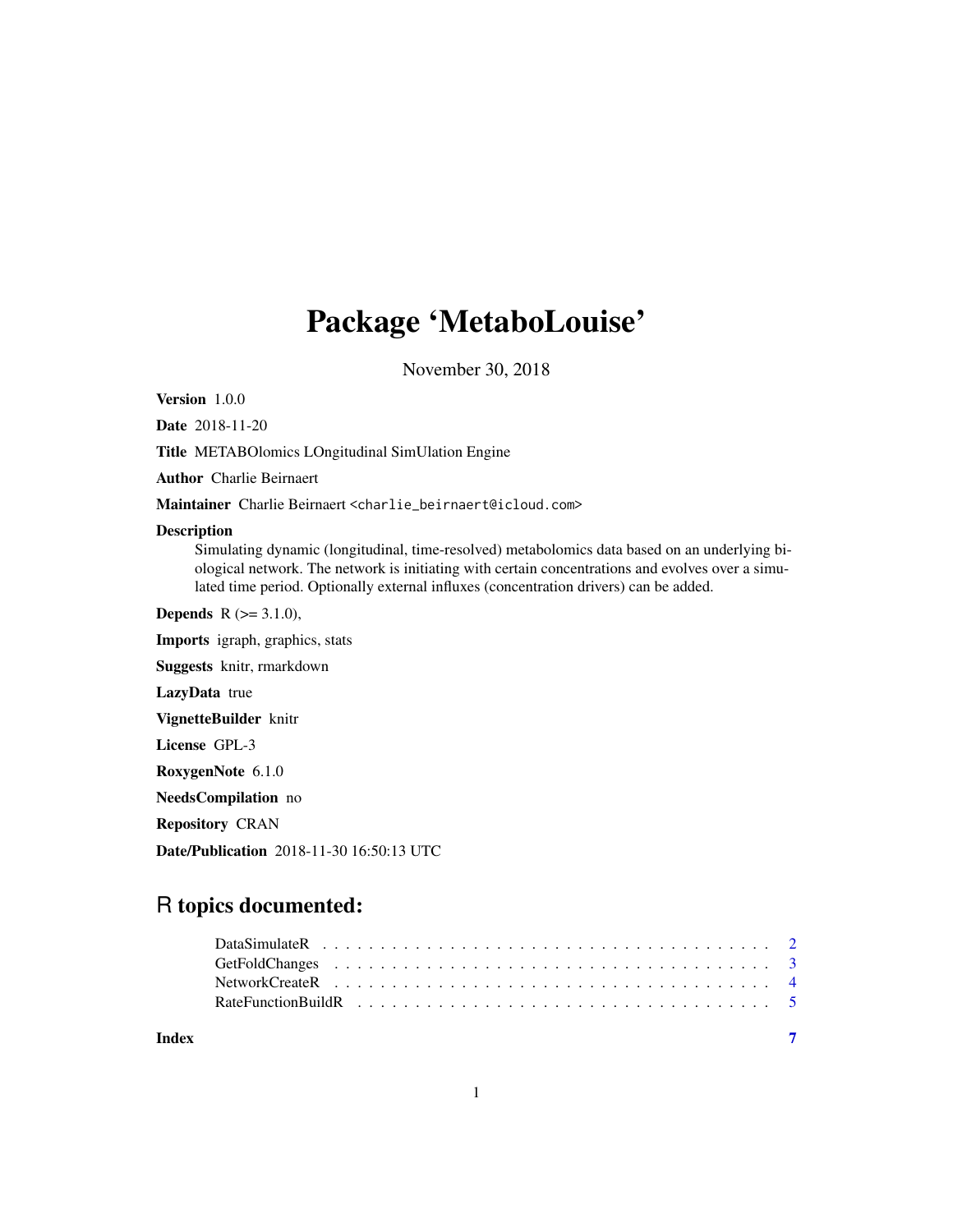<span id="page-1-0"></span>DataSimulateR *DataSimulateR*

# Description

Simulated dynamic/longitudinal data based on an underlying network. The network is initialized with values for every node (e.g. concentrations in the case of metabolites). These values evolve over time caused by the (variable) rates.

# Usage

```
DataSimulateR(NetworkMatrix, dT, Tstart, Tstop, T0_nodes = 100,
  influx_vector = NULL, influx_Tframe = NULL, rate_vector = NULL,
  rate_mapping = NULL, RateFunctionObject = NULL, plot_out = TRUE,
 plot_title = NULL)
```
# Arguments

| NetworkMatrix      | The underlying network in matrix form (e.g. form the NetworkCreateR func-<br>tion).                                                                                                                                                                                                     |
|--------------------|-----------------------------------------------------------------------------------------------------------------------------------------------------------------------------------------------------------------------------------------------------------------------------------------|
| dT                 | Simulation time step (must be small enough to avoid approximation errors).                                                                                                                                                                                                              |
| Tstart             | Starting time point.                                                                                                                                                                                                                                                                    |
| Tstop              | Ending time point.                                                                                                                                                                                                                                                                      |
| T0_nodes           | Vector (or single value) with the initial node value(s) (metabolite concentra-<br>tions).                                                                                                                                                                                               |
| influx_vector      | Vector with the influx (per time unit) received by the corresponding metabolites.                                                                                                                                                                                                       |
| influx_Tframe      | Vector of two values indicating the start and ending time of the influx (if only<br>single ending time value supplied, assumption of influx start = Tstart is made).<br>This can also be a data frame/matrix with 2 columns and 1 row per metabolite,<br>or just a single ending value. |
| rate_vector        | Vector with the initial rates. Number of rates can be between 1 and the number<br>of edges in the network.                                                                                                                                                                              |
| rate_mapping       | A matrix (same size as NetworkMatrix) with for every link/edge in the network<br>(1 in NetworkMatrix) an index of rate_vector to be matched.                                                                                                                                            |
| RateFunctionObject |                                                                                                                                                                                                                                                                                         |
|                    | An object from RateFunctionBuildR describing the evolution of rates. If not<br>provided, the rates are constant.                                                                                                                                                                        |
| plot_out           | Whether to plot the simulated data.                                                                                                                                                                                                                                                     |
| plot_title         | Optional plot title.                                                                                                                                                                                                                                                                    |

# Value

A list with: the time vector and a matrix with the simulated data. (1 row per node)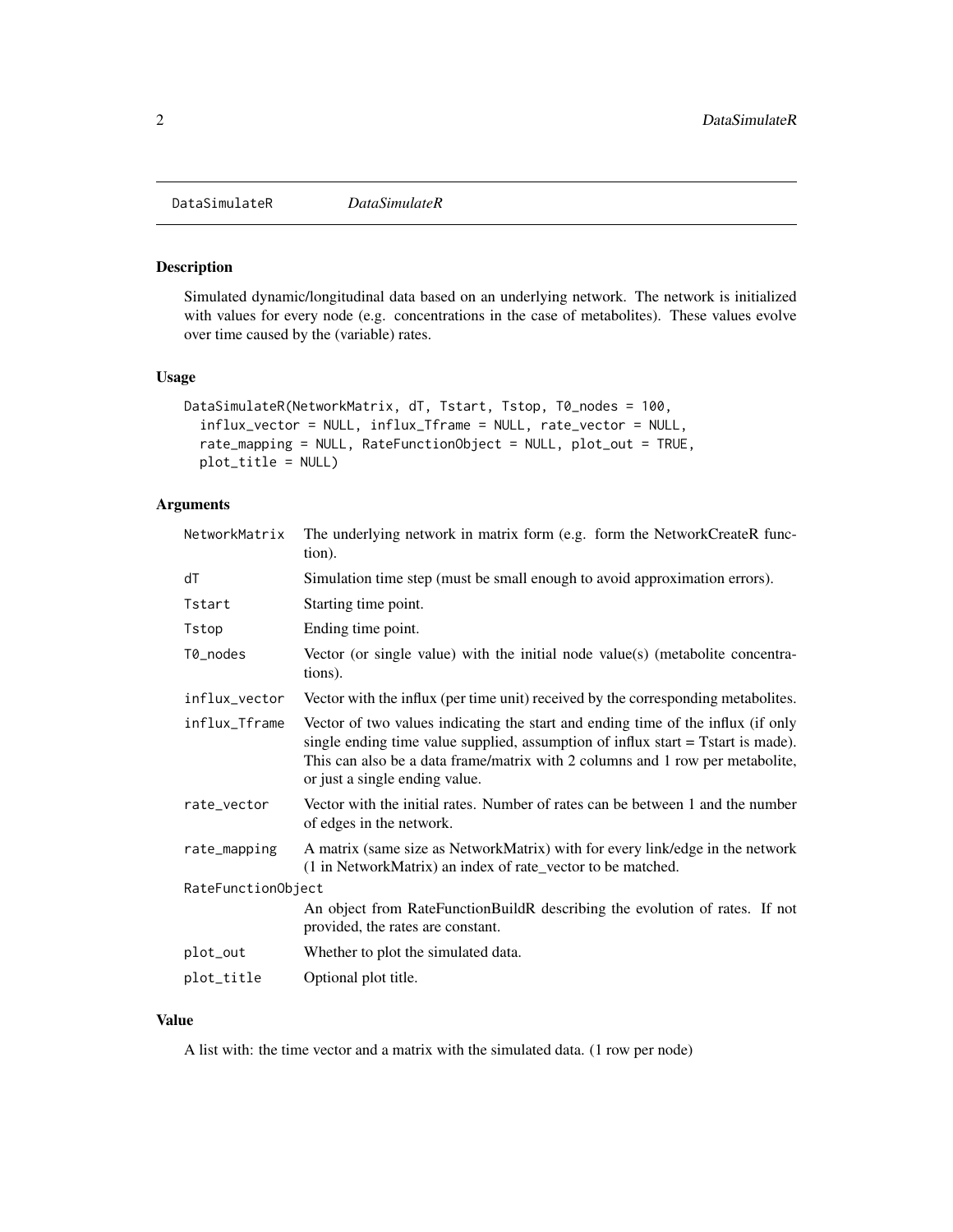# <span id="page-2-0"></span>GetFoldChanges 3

#### Author(s)

Charlie Beirnaert, <charlie.beirnaert@uantwerpen.be>

#### Examples

```
Nmetabos <- 20L
Nrates <- 10L
Network <- NetworkCreateR(N = Nmetabos, BA_power = 0.5, BA_mValue = 4)
Rate_function <- RateFunctionBuildR(type = "sigmoid")
rate_vector <- round(5*runif(Nrates))
rate_mapping <- Network
active\_rates \leq which(Network == 1, arr.ind = TRUE)for(rr in 1:nrow(active_rates)){
   rate_mapping[active_rates[rr,1], active_rates[rr,2]] <- sample(seq_along(rate_vector), size = 1)
    }
 No_influx <- DataSimulateR(NetworkMatrix = Network, dT = 0.01, Tstart = 0, Tstop = 3,
                      T0_nodes = 100, rate_vector = rate_vector, rate_mapping = rate_mapping,
                            RateFunctionObject = Rate_function, plot_out = TRUE)
```

| GetFoldChanges | <b>GetFoldChanges</b> |
|----------------|-----------------------|
|                |                       |

#### Description

Calculate the fold change equivalent for the final state of two simulated datasets e.g. with vs without influx.

# Usage

```
GetFoldChanges(ReferenceDataObject, AlternativeDataObject,
  plot\_out = TRUE, bw = 0.05, plot\_title = NULL)
```
#### Arguments

| ReferenceDataObject   |                                                                            |
|-----------------------|----------------------------------------------------------------------------|
|                       | The reference data object (result from DataSimulateR function)             |
| AlternativeDataObject |                                                                            |
|                       | The alternative situation data object (result from DataSimulateR function) |
| plot_out              | Whether to plot the Fold change distribution.                              |
| bw                    | The bw for the density plot.                                               |
| plot_title            | Optional plot title.                                                       |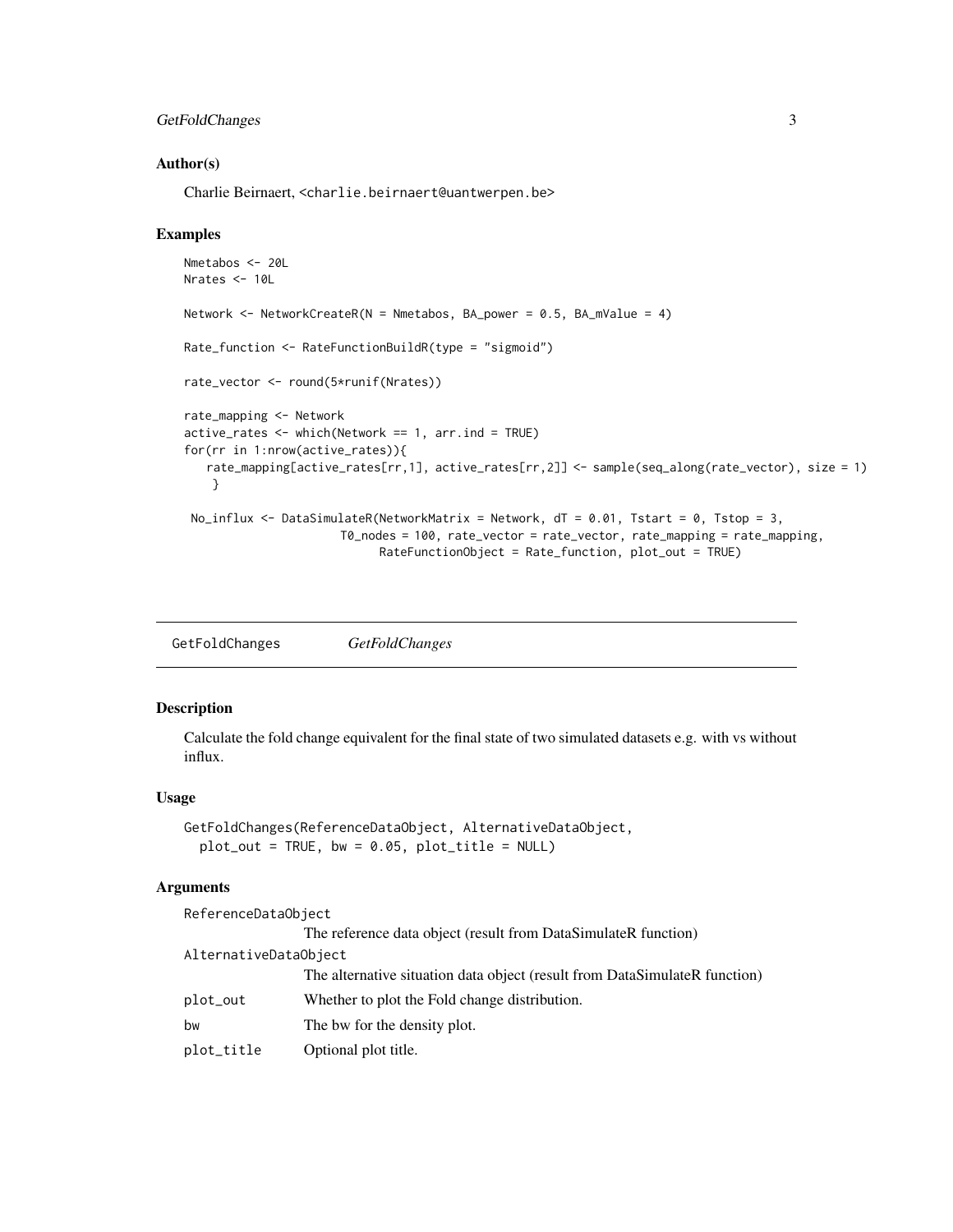#### <span id="page-3-0"></span>Value

A list with: the time vector and a matrix with the simulated data. (1 row per node)

#### Author(s)

Charlie Beirnaert, <charlie.beirnaert@uantwerpen.be>

#### Examples

```
Nmetabos <- 20L
Nrates < -10lNetwork <- NetworkCreateR(N = Nmetabos, BA_power = 0.5, BA_mValue = 4)
Rate_function <- RateFunctionBuildR(type = "sigmoid")
rate_vector <- round(5*runif(Nrates))
rate_mapping <- Network
active\_rates \leftarrow which(Network == 1, arr.ind = TRUE)for(rr in 1:nrow(active_rates)){
   rate_mapping[active_rates[rr,1], active_rates[rr,2]] <- sample(seq_along(rate_vector), size = 1)
    }
 No_influx \leq DataSimulateR(NetworkMatrix = Network, dT = 0.01, Tstart = 0, Tstop = 3,
                       T0_nodes = 100, rate_vector = rate_vector, rate_mapping = rate_mapping,
                             RateFunctionObject = Rate_function, plot_out = FALSE)
 influx\_vector \leftarrow c(rep(1,10),rep(0,Nmetabos-10))With_influx <- DataSimulateR(NetworkMatrix = Network, dT = 0.01, Tstart = 0, Tstop = 3,
                        T0_nodes = 100, influx_vector = influx_vector, influx_Tframe = 0.5,
                               rate_vector = rate_vector, rate_mapping = rate_mapping,
                              RateFunctionObject = Rate_function, plot_out = FALSE)
GetFoldChanges(ReferenceDataObject = No_influx, AlternativeDataObject = With_influx)
```
NetworkCreateR *NetworkCreateR*

#### Description

This function creates a fictional metabolomics network according to the Barabasi-Albert model.

#### Usage

```
NetworkCreateR(N, BA\_power = 0.5, BA_mValue = 4, plothist = TRUE,histbreaks = 50, ...)
```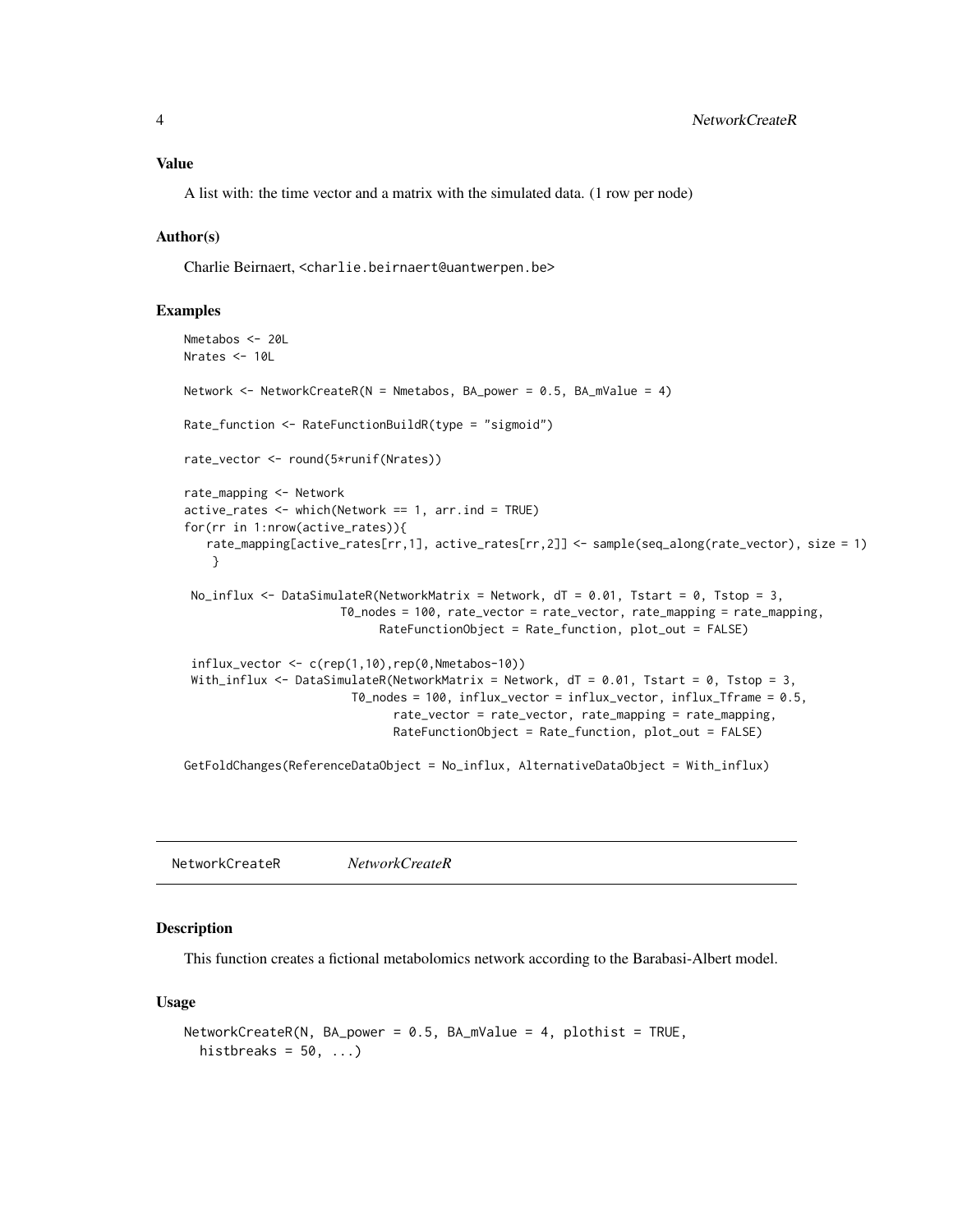#### <span id="page-4-0"></span>RateFunctionBuildR 5

#### **Arguments**

| N          | the number of nodes in the network (metabolites)                                                   |
|------------|----------------------------------------------------------------------------------------------------|
| BA_power   | (igrap parameter) The power of the preferential attachment.                                        |
| BA_mValue  | (igrap parameter) The number of edges to add in each time step                                     |
| plothist   | Whether to plot a histogram of the network's connectivity distribution                             |
| histbreaks | The number of breaks in the histogram                                                              |
| $\cdots$   | Optional additional arguments to be passed along to the network generator func-<br>tion sample_pa. |

#### Value

A matrix with the network structure

#### Author(s)

Charlie Beirnaert, <charlie.beirnaert@uantwerpen.be>

#### Examples

```
Network <- NetworkCreateR(N = 50, BA_power = 0.5, BA_mValue = 4)
image(Network)
```
RateFunctionBuildR *RateFunctionBuildR*

#### Description

Build and visualize an appropriate rate multiplier function. The flow between nodes in the network is governed by certain rates. These rates can be made dependent on the values of the source node (flow from source node to receiver node). With this function you can visualize different types and receive the parameters to be submitted to the simulation function. Note that this function returns an object containing the plot parameters. The simulation function can take only function type.

#### Usage

```
RateFunctionBuildR(type = c("linear", "sigmoid", "step"),
  C_{range} = c(0, 200), lin_{xy\_start} = c(0, 0), lin_{slope} = 0.01,sig_C0 = 100, sig_k = 0.05, sig_max = 2, step\_levels = c(0, 1, 1)2), step_switchpoints = c(50, 150), plot.out = TRUE,
  Nplotpoints = 100)
```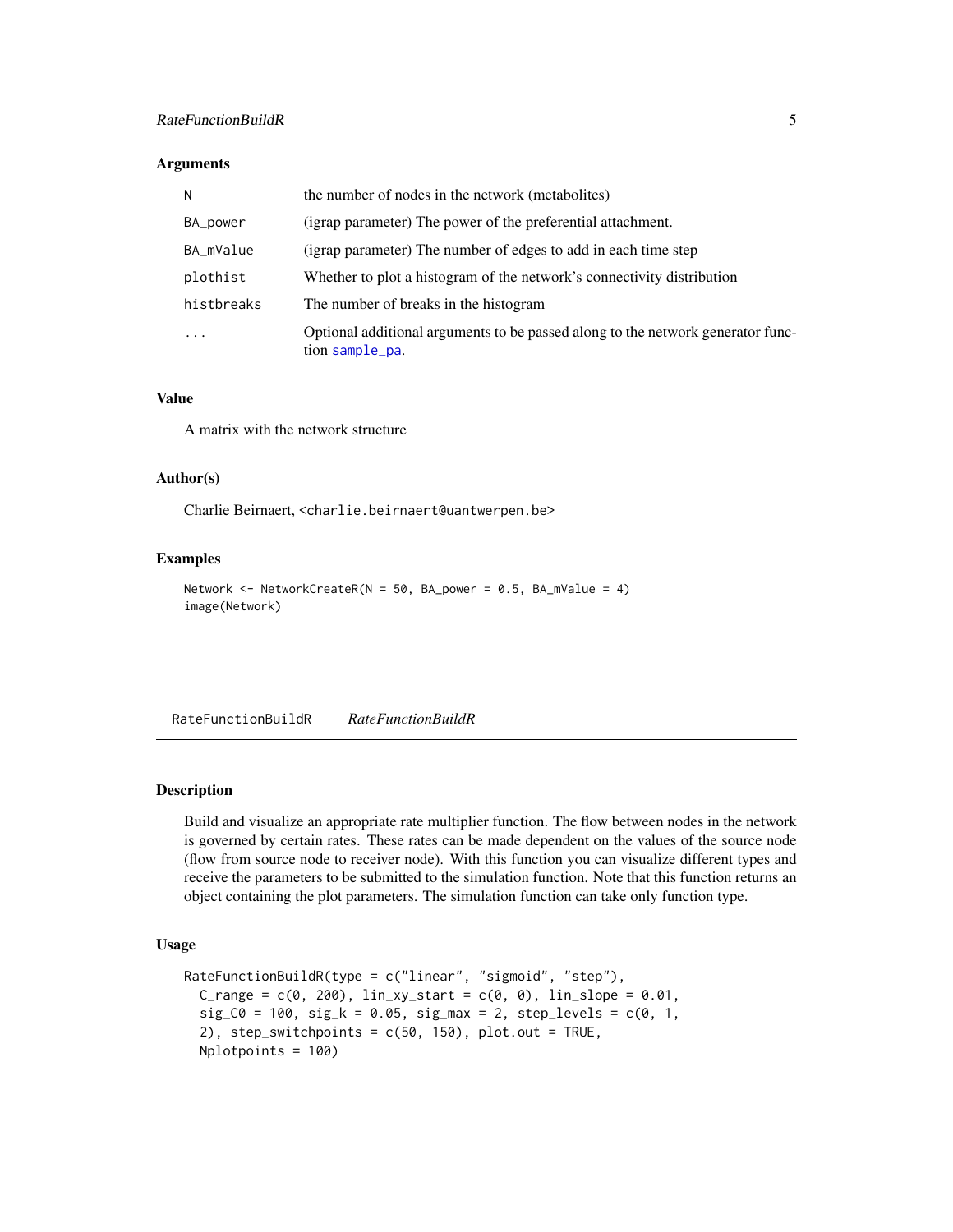# Arguments

| type              | Type of the function, any or multiple of "linear", "sigmoid" or "step" can be<br>used.       |  |  |  |
|-------------------|----------------------------------------------------------------------------------------------|--|--|--|
| C <sub>max</sub>  | The range of node concentrations over which to plot the rate function.                       |  |  |  |
| lin_xy_start      | Linear parameter: the starting point for the linear curve e.g. $c(0,0)$ .                    |  |  |  |
| lin_slope         | Linear parameter: In case only a single point is provided, the slope is also nec-<br>essary. |  |  |  |
| sig_C0            | Sigmoid parameter: The midpoint concentration.                                               |  |  |  |
| sig_k             | Sigmoid parameter: The curve steepness.                                                      |  |  |  |
| sig_max           | Sigmoid parameter: The maximal height of the function.                                       |  |  |  |
| step_levels       | Step function parameter: the distinct levels of the function.                                |  |  |  |
| step_switchpoints |                                                                                              |  |  |  |
|                   | Step function parameter: The points (nr. of levels minus 1) at which a switch is<br>made.    |  |  |  |
| plot.out          | Whether to plot the resulting functions.                                                     |  |  |  |
| Nplotpoints       | The number of plotpoints for the optional plot                                               |  |  |  |

# Value

A plot with the visualize rate function and a list with the necessary parameters

# Author(s)

Charlie Beirnaert, <charlie.beirnaert@uantwerpen.be>

# Examples

RateFunctionBuildR()